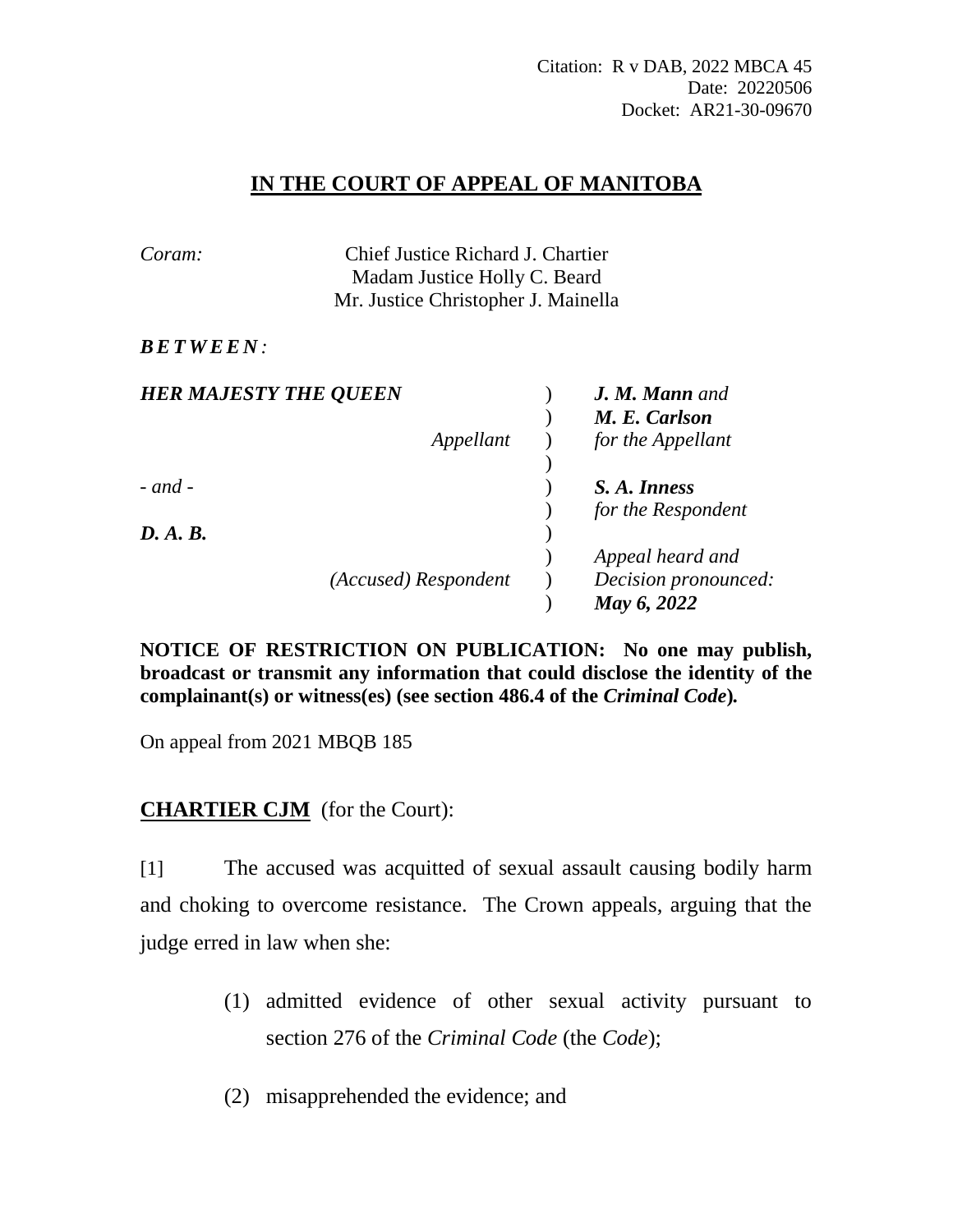## Page: 2

(3) assessed the evidence based on myths and stereotypes.

[2] At the beginning of the hearing, counsel for the accused applied to withdraw as counsel for the accused because she was of the view that continuing to act for him put her in violation of her professional responsibilities. We denied her request to withdraw. In our view, the breakdown in the relationship and communication arose because of nonpayment of legal fees and allowing counsel to withdraw at this late point in the appeal proceedings would harm the administration of justice (see *R v Cunningham*, 2010 SCC 10 at paras 48-50).

[3] We did not call on counsel for the accused to respond to the Crown's submissions because we are all of the view that the high threshold required to overturn an acquittal has not been met in this case.

[4] The Crown's right to appeal an acquittal is limited. Its right of appeal is restricted to questions of law alone (see section  $676(1)(a)$  of the *Code*). A legal error generally turns on its character, not its severity. Even where the Crown can demonstrate that a trial judge made a true legal error, before overturning an acquittal, there must be a reasonable degree of certainty that the alleged error was material to the trial judge's verdict (see *R v George*, 2017 SCC 38 at paras 17, 27).

[5] The first issue is whether the judge erred in her decision related to section 276. Assuming, without deciding, that the judge did err in her decision to admit the section 276 evidence, we are all of the view that it did not impact the result: she made clear that she was not relying on that evidence to reach her decision.